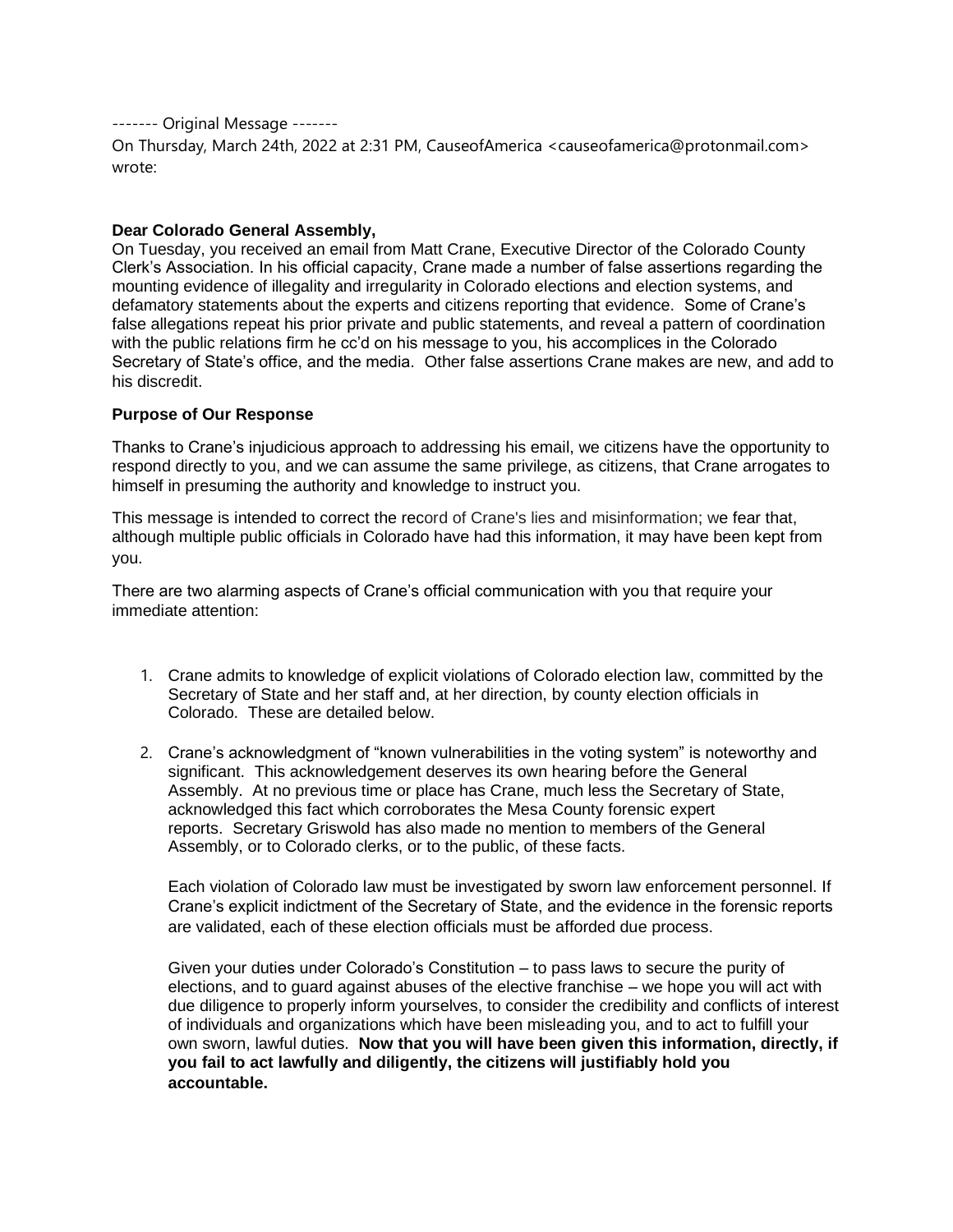# **You Have a Sworn Duty to Investigate**

We have repeatedly responded to Mr. Crane, to refute his false claims and allegations, and have requested to publicly debate the CCCA Executive Director to resolve our conflicting understanding of the facts and his lack of evidence. Crane has never responded to these requests. We now respectfully request that you hold a formal hearing so we can have this debate before you, under oath and penalty of perjury.

You – and the citizens you represent – deserve to have the evidence laid before you so that you can decide for yourselves: **Who are the experts seeking the public good, and whom are the misleading, conflicted "grifters" and "bad actors."**

**Sincerely - Ashe Epp Holly Kasun Shawn Smith Jeff Young - This is the Cause of America - www.causeofamerica.org**

**\_\_\_\_**

# **Matt Crane's False Assertions**

Our corrections to some of Crane's most egregious false assertions, with our citations.

1. "Two of these reports are related to the election security breach in Mesa County"

No "security breach" in Mesa County has been proven; the Secretary of State has alleged a security breach through profuse public statements and social media posts, without evidence, including accusing Clerk Peters of compromising voting system Basic Input/Output System (BIOS) passwords which were in the sole care and custody of Secretary Griswold and her staff. In her rhetoric, the Secretary made false and unwarranted allegations against Clerks Klotz and Schroeder, for which she has not been held accountable. District Attorney Rubinstein has been in custody of ALL Mesa County evidence, including the voting systems, for seven months, and yet no one has been charged with any "security breach."

2. "debunked as half-truths and outright falsehoods."

Neither Crane nor Griswold have addressed the substance of the Mesa County forensic reports. Rather, they have simply repeated – through cooperative, uninformed media and without evidence – their unsupported, dismissive, false claims that the evidence has been "debunked."

Further, they have engaged in attempted character assassination of Clerk Peters and the authors of these reports, such as the shockingly hypocritical labeling of the highlycredentialed experts as "grifters." Crane has a degree in Political Science and History, to complement Griswold's Bachelor of Arts and law degrees, and he is ignorantly disparaging the findings of:

a. The former Chief Cyber Security Strategist for AT&T with a Master's degree in Electrical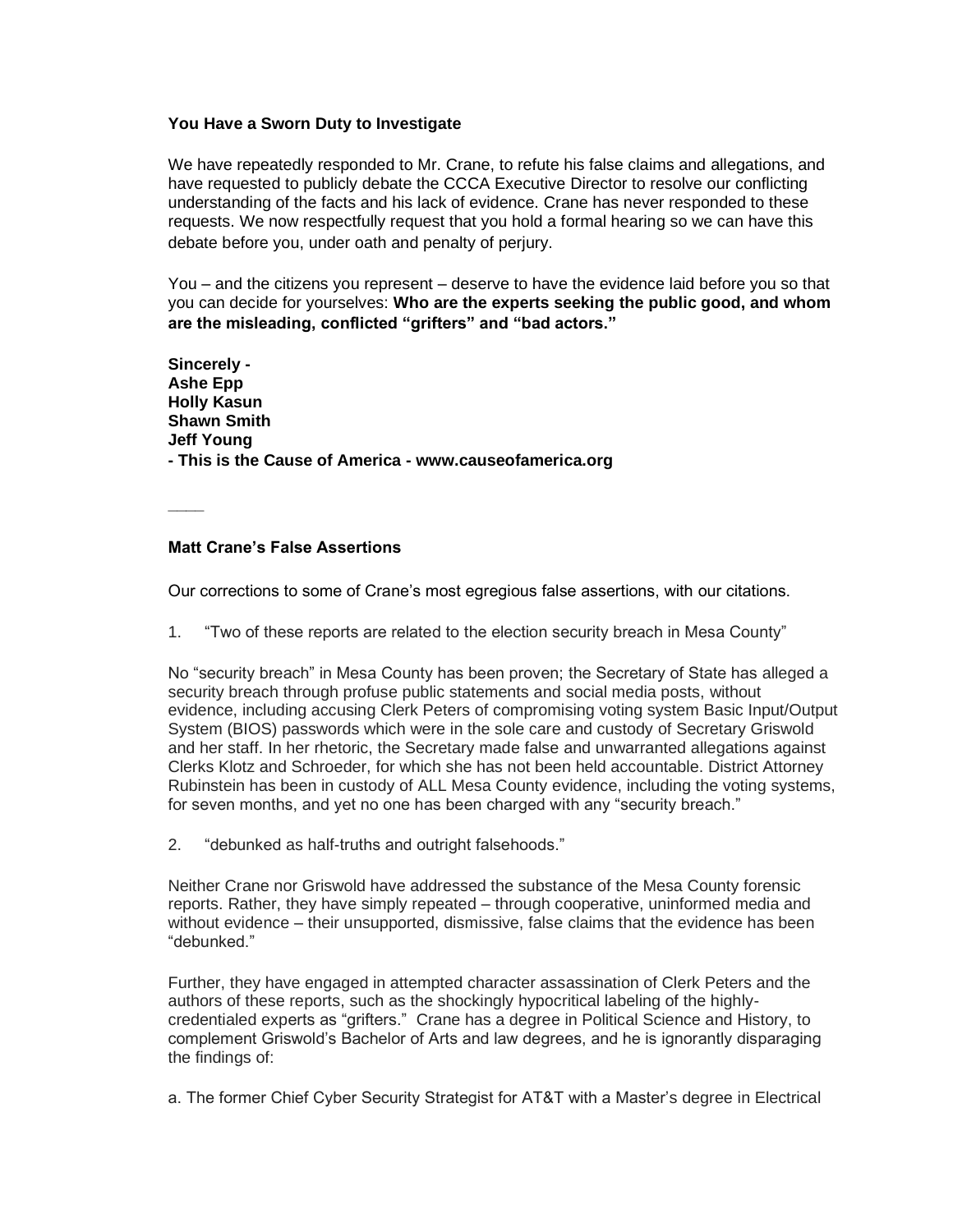Engineering, Computer Science, and Computer Security, numerous cyber security certifications, and over 40 years' experience in cyber security.

b. A full-stack software engineer with Bachelor's degrees in Computer Science and Mathematics, with 40 years' experience in "big data" analysis, database management systems, and database development in some of the largest defense and industry corporations in the United States.

c. A computer consultant and Senior Lecturer Emeritus in Computer Science and Engineering at Texas A&M, with a Bachelor's degree in Mathematics, master's and doctor's degrees from Harvard (while attending on a Prize Fellowship from the National Science Foundation), who has consulted for major national and international firms and government agencies, who invented integrated user training within computer applications, who is the author of 26 published research articles on computer science and engineering, and who taught computer science and engineering for 37 years, including artificial intelligence, quantum computing, programming and software design, and cyber-ethics.

Crane's email epitomizes the Dunning-Kruger effect.

3. "Not a single one incident of fraud or misconduct has been proven in these reports"

This is, at very least, extraordinarily misleading, if not an outright lie, since "proof" should come from thorough law enforcement investigation that has mysteriously and shamefully not been undertaken by either the State's Attorney General or the District Attorneys for Colorado judicial districts, all of which have been affected.

# **You must take interest, may see for yourselves, and should demand that Colorado's law enforcement officials investigate, evidence presented in support of the 14 major findings in the three reports:**

a. [Mesa Forensic Report #1](https://useipdotus.files.wordpress.com/2021/09/21.09.21-amended-exhibit-f-ex-f-1-1.pdf) major finding 1. "Election-Related data explicitly required to be preserved" (as described at [2002 Voting System Standards\(VSS\),](https://www.eac.gov/sites/default/files/eac_assets/1/28/Voting_System_Standards_Volume_I.pdf) Vol 1, para 2.2.4.1, 2.2.5.3, 4.3, 4.4.3, and 6.5.5) "has been destroyed in violation of Federal and State law" (Preservation required by [52 U.S.C. § 20701](https://codes.findlaw.com/us/title-52-voting-and-elections/52-usc-sect-20701.html) and [CRS § 1-7-802\)](https://codes.findlaw.com/co/title-1-elections/co-rev-st-sect-1-7-802.html).

Crane's claim that "…records required for retention under federal and state law come from the voting system itself, not the full computer operating system…" is, at least, stunningly (considering Crane's claim to expertise) inaccurate, likely intentionally deceptive and misleading, and demonstrably false.

Colorado's voting system vendors use self-described "COTS" hardware and software, and the 2002 VSS specifies audit log generation and retention requirements for COTS systems. The 2019 Dominion Voting Systems (DVS) [Final Application for Certification or Modification](https://www.coloradosos.gov/pubs/elections/VotingSystems/DVS-DemocracySuite511/finalApplicationForCertification.pdf)  [of a Voting System for Democracy Suite \(D-Suite\) 5.11-CO,](https://www.coloradosos.gov/pubs/elections/VotingSystems/DVS-DemocracySuite511/finalApplicationForCertification.pdf) the 2021 [Application for DVS D-](https://www.coloradosos.gov/pubs/elections/VotingSystems/DVS-DemocracySuite513/finalApplicationForCertification.pdf)[Suite 5.13,](https://www.coloradosos.gov/pubs/elections/VotingSystems/DVS-DemocracySuite513/finalApplicationForCertification.pdf) the [2020 Test Report for Clear Ballot Group \(CBG\) ClearVote\(CV\) 2.1,](https://web.archive.org/web/20201017064102/https:/www.sos.state.co.us/pubs/elections/VotingSystems/ClearVote2-1/testReport.pdf) and the [2021 Test Report for CBG CV 2.1.5,](https://www.coloradosos.gov/pubs/elections/VotingSystems/ClearVote2-1/testReport.pdf) all identify "COTS" hardware and software, including computer operating systems, in our voting systems certified by the Secretary of State and used in 2020 and 2021 elections.

The [2002 VSS](https://www.eac.gov/sites/default/files/eac_assets/1/28/Voting_System_Standards_Volume_I.pdf) para 2.2.5.3 explicitly states "Further requirements must be applied to COTS operating systems to ensure completeness and integrity of audit data for election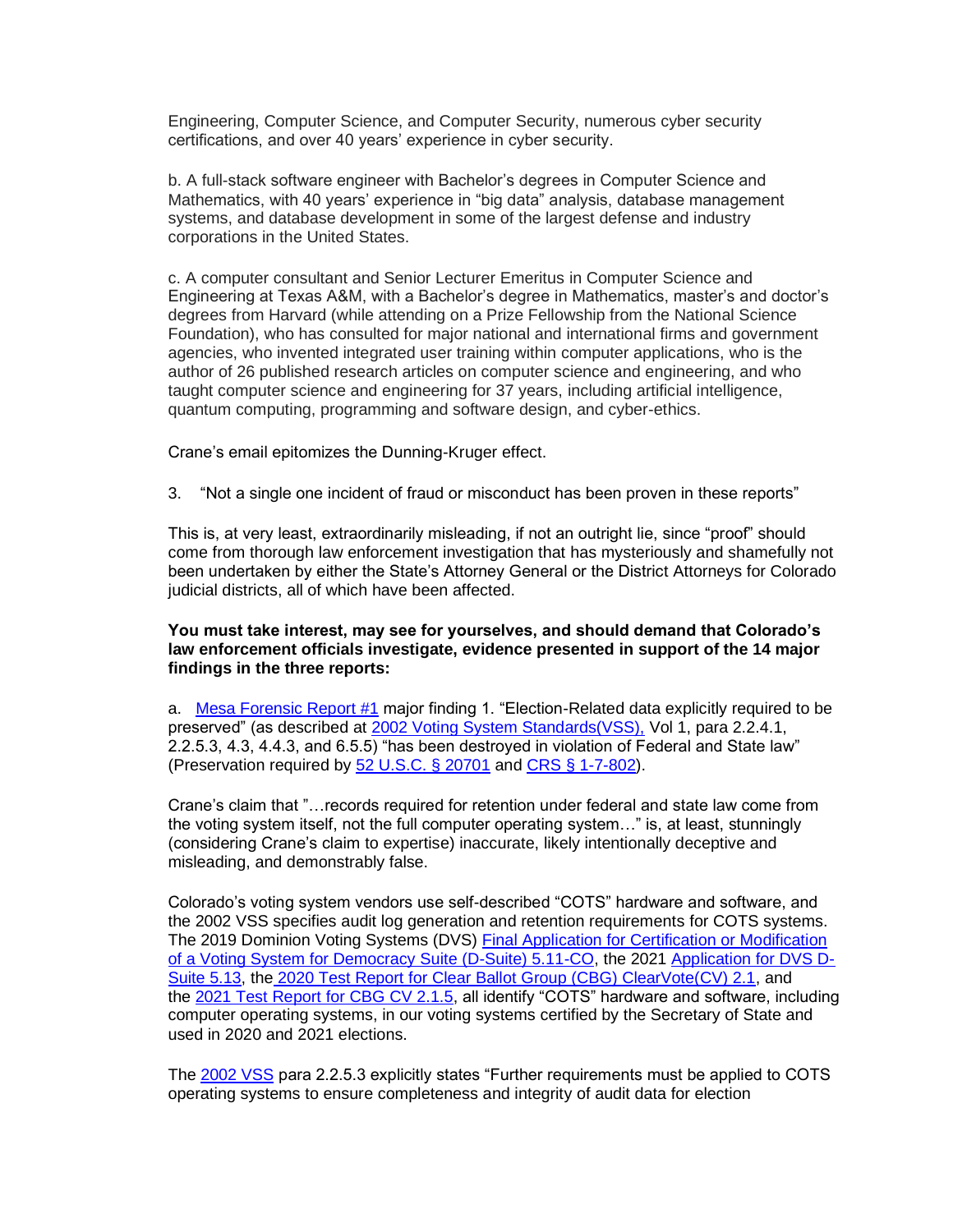software…These systems include both servers and workstations (or "PCs")…Election software running on these COTS systems is vulnerable to unintended effects from other user sessions, applications, and utilities, executing on the same platform at the same time as the election software…To counter these vulnerabilities, three operating system protections are required on all such systems on which election software is hosted… Second, operating system audit shall be enabled for all session openings and closings, for all connection openings and closings, for all process executions and terminations, and for the alteration or deletion of any memory or file object. This ensures the accuracy and completeness of election data stored on the system. It also ensures the existence of an audit record of any person or process altering or deleting system data or election data."

b. [Mesa Forensic Report #1](https://useipdotus.files.wordpress.com/2021/09/21.09.21-amended-exhibit-f-ex-f-1-1.pdf) major finding 2. "Due to non-compliance with the 2002 VSS requirements, these voting systems and accompanying vendor-provided, Colorado Secretary of State-approved procedures for county use cannot have met the certification requirements of the State of Colorado, and should not have been certified for use in the state." The requirement, in the 2002 VSS, that voting systems generate and preserve all these log files, critical to the ability to audit and reproduce the conditions and details of election conduct, is mandatory under [CRS 1-5-601.5.](https://codes.findlaw.com/co/title-1-elections/co-rev-st-sect-1-5-601-5.html) Not only did the cyber expert conclude and show evidence that the DVS D-Suite 5.11-CO system did not satisfy those statutorily-mandated 2002 VSS requirements, but the Secretary of State falsely and illegally [certified](https://www.coloradosos.gov/pubs/elections/VotingSystems/DVS-DemocracySuite511/certificationLetter.pdf) that it did.

c. [Mesa Forensic Report #2](https://useipdotus.files.wordpress.com/2022/03/mesa-county-forensic-report-no.-2.pdf) major finding 1. The DVS D-Suite 5.11-CO voting system is not secure and protections have not been implemented in accordance with the 2002 VSS requirements. Again, the certification of a voting system which fails to comply with the requirements of the 2002 VSS is a clear violation of [CRS 1-5-601.5.](https://codes.findlaw.com/co/title-1-elections/co-rev-st-sect-1-5-601-5.html)

d. [Mesa Forensic Report #2](https://useipdotus.files.wordpress.com/2022/03/mesa-county-forensic-report-no.-2.pdf) major finding 2. The combination of unauthorized software (Microsoft SQL Server Management Studio (SSMS)) installed in the DVS D-Suite 5.11-CO Election Management System (EMS) server, the failure to employ security mechanisms built into the system and required by 2002 VSS, and the obliteration of mandatory audit logs (destruction of both election records and evidence of access to the EMS server) that Federal and State law require be preserved, create a "back-door" to the EMS server that is only partially protected by a simple password, with no preserved audit records.

Crane admits that SSMS "was not explicitly identified on the certification;" **this is tacit admission of the illegality of the installation and presence of SSMS on DVS D-Suite 5.11-CO.** He asserts, factually, that a single document, in DVS' Technical Data Package (TDP) mentions "Microsoft Sequel Server Management Studio (SSMS)." Never mind that Crane presumes to advise you regarding computer-based voting systems, when he is so ignorant that he mistakes the acronym "SQL" (Structured Query Language) for the English word "sequel." He fails to mention that the TDP comprises dozens of manuals, including eight manuals and user guides specific to the EMS, and not one of those eight mentions SSMS. More importantly, [CRS § 1-5-618](https://codes.findlaw.com/co/title-1-elections/co-rev-st-sect-1-5-618.html) explicitly requires that any modification to the certified voting system, defined by DVS' [application for certification,](https://www.coloradosos.gov/pubs/elections/VotingSystems/DVS-DemocracySuite511/finalApplicationForCertification.pdf) the corresponding Test [Report](https://www.coloradosos.gov/pubs/elections/VotingSystems/DVS-DemocracySuite511/testReport.pdf) (neither of which list SSMS as included or tested software), and the resulting Secretary of State [certification letter,](https://www.coloradosos.gov/pubs/elections/VotingSystems/DVS-DemocracySuite511/certificationLetter.pdf) be subjected to the same requirements for approval "as those prescribed by this part 6 for the initial certification of the system."

Furthermore, Crane admits to his knowledge of the Colorado Department of State's approval of a second, separate act (presumably with separate counts for each affected Colorado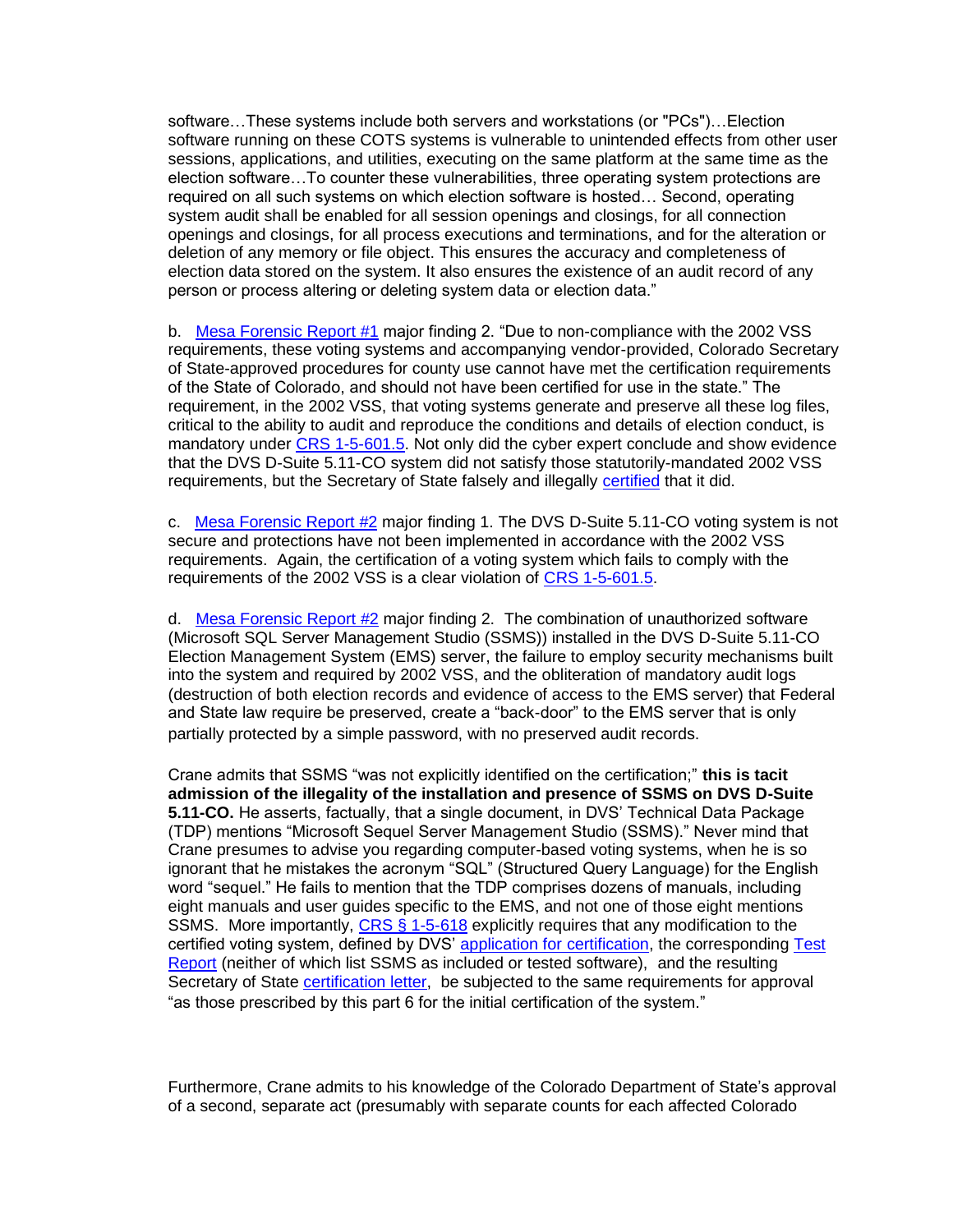county) of **egregious violation of Colorado election law**, involving the installation of the "LibreOffice" freeware on Colorado voting systems. He cites, as justification, the Secretary of State's Colorado Election [Rule 20.2 \(8 CCR 1505-1\)](https://www.sos.state.co.us/pubs/rule_making/CurrentRules/8CCR1505-1/Rule20.pdf) but, again, fails to mention that the Secretary of State, herself, is not permitted to approve any modification to Colorado voting systems except in accordance with state law. **LibreOffice software is not part of the specified or tested configuration of any voting system certified in Colorado.**

The introduction of untested, uncertified software – obtained from sources that have not been validated – by state or county officials with no cyber expertise , into Colorado voting systems, violates [CRS § 1-5-601.5,](https://codes.findlaw.com/co/title-1-elections/co-rev-st-sect-1-5-601-5.html) [CRS § 1-5-608.5,](https://codes.findlaw.com/co/title-1-elections/co-rev-st-sect-1-5-608-5.html) [CRS § 1-5-618,](https://codes.findlaw.com/co/title-1-elections/co-rev-st-sect-1-5-618.html) and CRS § 1-5-620, causes counties to violate [CRS § 1-6-612](https://codes.findlaw.com/co/title-1-elections/co-rev-st-sect-1-5-612.html) and CRS § [1-5-613](https://codes.findlaw.com/co/title-1-elections/co-rev-st-sect-1-5-613.html) by using an improperly certified voting system. There is no version of the LibreOffice software without at least one published [Common Vulnerability and Exposure,](https://www.cvedetails.com/product/21008/Libreoffice-Libreoffice.html?vendor_id=11439) and some versions have nine published vulnerabilities, including vulnerabilities of the most severe category.

**The cavalier introduction of this software into voting systems reveals such blatant ignorance of and disregard for cyber hygiene and security that it should immediately disqualify any individual involved from every having custody or control of any election-related system.** Further, the Secretary of State is in breach of her duty under CRS § [1-5-621,](https://codes.findlaw.com/co/title-1-elections/co-rev-st-sect-1-5-621.html) for her failure to prohibit the use in elections of voting systems which, by the installation of untested, uncertified software, deviated from the certified system.

These are violations of Colorado election law, committed by the Secretary of State and her staff and, at her direction, by county election officials in Colorado. Each should be investigated by sworn law enforcement personnel and, if Crane's self-incrimination and indictment of the Secretary of State, and the evidence in the forensic reports, are validated, each of these election officials must be afforded due process.

e. [Mesa Forensic Report #2](https://useipdotus.files.wordpress.com/2022/03/mesa-county-forensic-report-no.-2.pdf) major finding 3. Testing by the cyber expert demonstrated that calculated vote totals in the DVS D-Suite 5.11-CO EMS tabulated vote database could "be easily changed," "flipping the election," and violating the 2002 VSS' explicit requirement to address this specific risk. Once again, the certification of a voting system which fails to comply with the requirements of the 2002 VSS is a clear violation of [CRS 1-5-601.5.](https://codes.findlaw.com/co/title-1-elections/co-rev-st-sect-1-5-601-5.html)

f. [Mesa Forensic Report #2](https://useipdotus.files.wordpress.com/2022/03/mesa-county-forensic-report-no.-2.pdf) major finding 4. The DVS D-Suite 5.11-CO EMS server was assembled in Mexico, of parts manufactured in China, exposing the EMS server, and thus the voting system, to compromise through supply-chain attack. Despite this concept being [well-understood](https://www.mitre.org/sites/default/files/publications/supply-chain-attack-framework-14-0228.pdf) in the Federal government, particularly within national security community personnel responsible for cyber security, the supply-chain threat is not mentioned nor in any way mitigated in the acquisition and testing of Colorado's computer-based voting systems.

g. [Mesa Forensic Report #2](https://useipdotus.files.wordpress.com/2022/03/mesa-county-forensic-report-no.-2.pdf) major finding 5. Due to the demonstration of the EMS server's vulnerability and susceptibility to manipulation, the EMS server presents an immediate threat to election integrity, with potential grave consequence to Colorado and the Nation by allowing the unauthorized alteration of election results. [Mesa Forensic Report #3](https://useipdotus.files.wordpress.com/2022/03/mesa-3-report.pdf) major finding 1. There was an unauthorized creation of new election databases on the EMS server during the November 2020 General Election in Mesa County, involving the digital "reloading" of 20,346 ballot records into the new election databases, making the original voter intent recorded from the paper ballots unknown. In addition, 5,567 ballots in 58 batches did not have their digital records copied to the new database, although the votes from the ballots in those batches were recorded in the EMS server's main election database.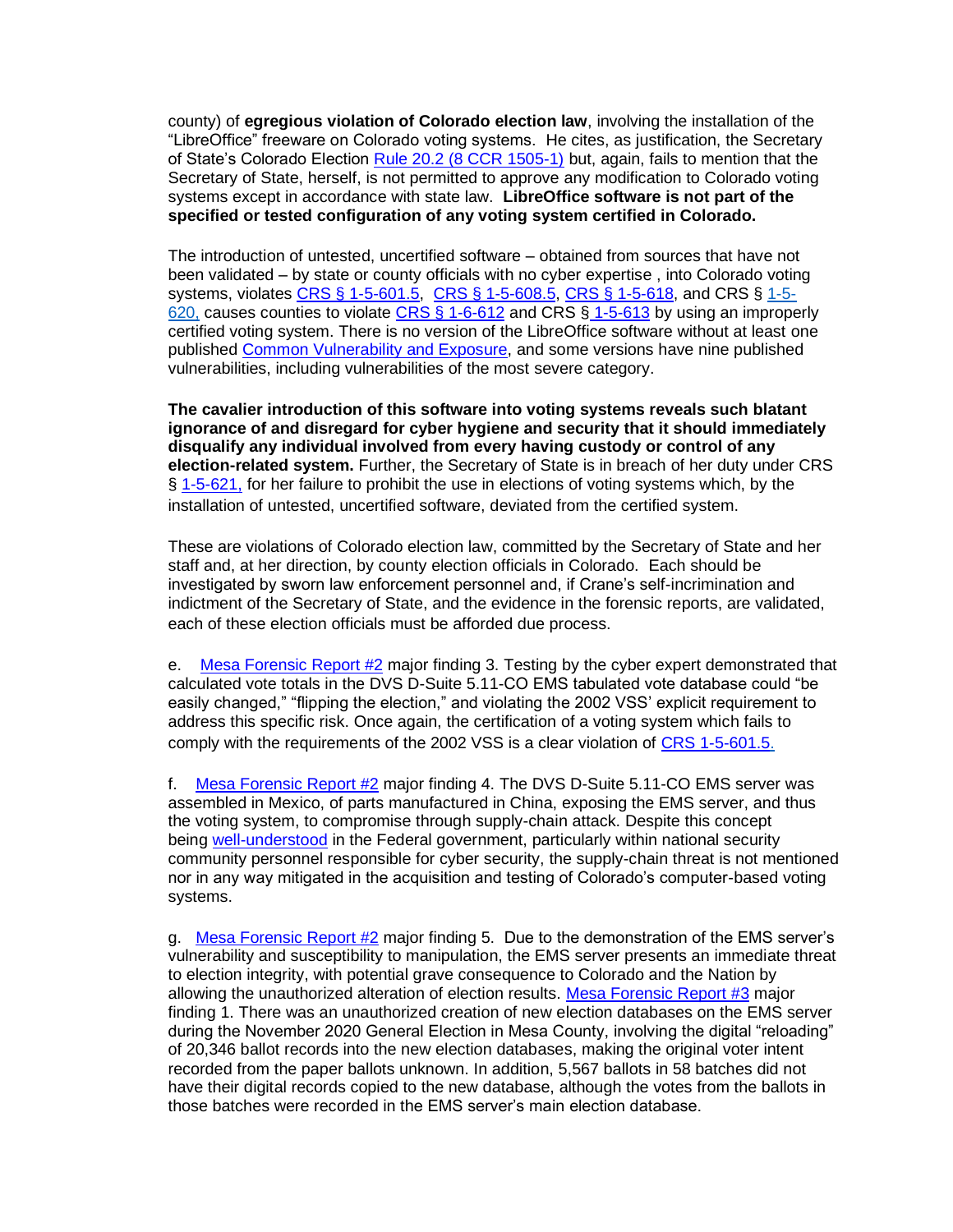h. [Mesa Forensic Report #3](https://useipdotus.files.wordpress.com/2022/03/mesa-3-report.pdf) major finding 2. The same unauthorized creation of new election databases occurred during the 2021 Grand Junction Municipal Election in March 2021 in Mesa County, followed by the digital reloading of 2,974 ballot records, obscuring original voter intent for those ballots, and 4,458 ballots in 46 batches did not have their digital records copied to the new database, despite the votes from the ballots in those ballots being included in the EMS server's main election database.

i. Mesa Forensic Report  $#3$  major finding 3. Secure hash algorithm (.sha) files required for each digital ballot image were missing, making the authenticity and ballot-level records for those ballots impossible to verify.

j. [Mesa Forensic Report #3](https://useipdotus.files.wordpress.com/2022/03/mesa-3-report.pdf) major finding 4. The true total vote count in Mesa County for those two elections **cannot be accurately calculated** from records in the databases of the county's voting system.

k. [Mesa Forensic Report #3](https://useipdotus.files.wordpress.com/2022/03/mesa-3-report.pdf) major finding 5. There is no function or feature on the EMS server that could be executed inadvertently or deliberately by a local election official that would cause this combination of events to occur, especially within the time frame of the events. Given the complex sequence of data manipulations and deletions necessary to produce the digital evidence described in this report, this combination of events could not have been the result of either deliberate or inadvertent actions by those officials using documented EMS server functions.

I. Mesa Forensic Report  $#3$  major finding 6. The installation of the Trusted Build update on the EMS server in May 2021, as directed by the Colorado Secretary of State, destroyed all data on the EMS hard drive, including the batch and ballot records that evidenced the creation of new databases and reprocessing of ballot records described in Findings 1 and 2 above.

m. [Mesa Forensic Report #3](https://useipdotus.files.wordpress.com/2022/03/mesa-3-report.pdf) major finding 7. **The fact that such ballot record manipulation has been shown demonstrates a critical security failure with the DVS EMS wherever it is used.** The manipulation would not be identifiable to an election official using the voting systems, nor to an observer or judge overseeing the election conduct, much less to citizens with no access to the voting systems; without both cyber and database management system expertise, and unfettered access to database records and computer log files (many of which were destroyed by the actions of the Secretary of State) from the EMS server, the manipulation would be undetectable.

4. "Not one of these reports have shown any evidence that the results of the 2020 election or any other election were not accurate."

These reports show that the certification of our voting systems and their use in Colorado elections has been in violation of Colorado law, and that the extraordinary vulnerability of the voting systems to penetration and manipulation, coupled with the wanton destruction of election records, means that neither the results reported from these systems nor the election officials who swear to their security and integrity, can be trusted by Colorado citizens. The safeguards in CRS Title 1, which the General Assembly has presumably intended and assumed would protect the purity of Colorado elections and safeguard the elective franchise, have failed – through the ignorance and deliberate subversion of sworn election officials, and with the mute inaction of Colorado's sworn law enforcement officers, to Mr. Crane's ardent applause.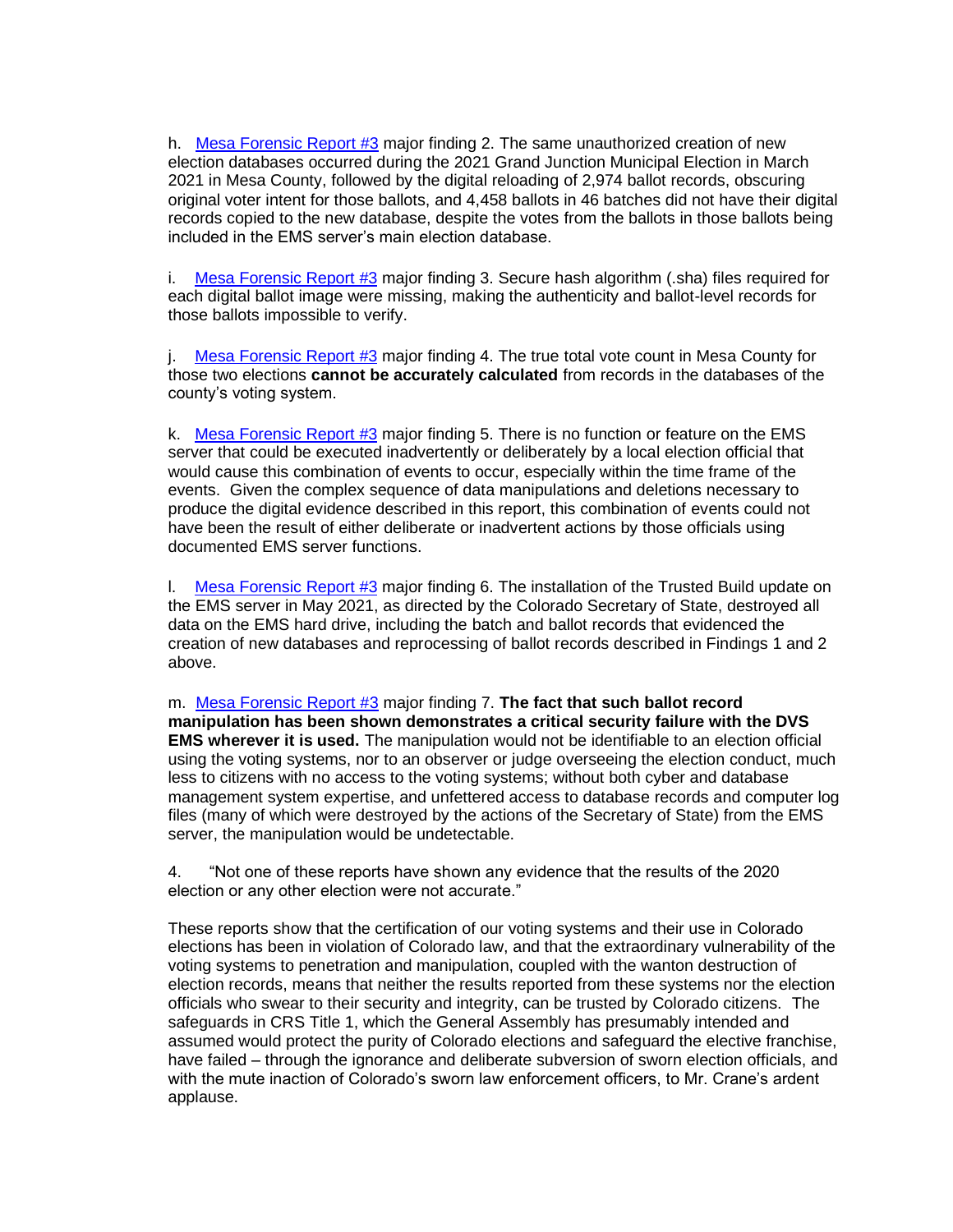5. "Our systems specifically use redundant checks and rechecks to ensure that they are safe. Some of these protections include equipment-related security measures including restricted access and video monitoring, pre-election testing that includes community members as witnesses and post-election activities such as risk-limiting tabulation audits. Strict chain of custody, as demanded by Colorado statute/rule, adds significantly to our security posture."

These computer-based voting systems are *computers*. Assessing their security and integrity requires cyber security expertise, not the rote memorization of narrative talking points Crane regurgitates for consumption by citizens and public officials who've mistakenly trusted him. **Crane's claim belies the independent forensic assessment of cyber experts with more than 120 years' more cyber experience than Crane.** What, precisely, does Crane suppose "video monitoring" will reveal, from the outside of a computer system?

Could "watching" your smartphone – even with a "bipartisan" team – prevent the delivery of a text message, or the suspension of your "blocked caller list" through a setting change which occurs automatically when one dials "9-1-1," even after performing a "logic and accuracy test (LAT)" to ensure your phone blocked any calls from numbers on your "blocked caller list?" The same is true for our computer-based voting systems.

Both the approach to certification testing by the Voting System Testing Labs and the LAT performed by election officials are artifacts of an era when the proper function of mechanical or electromechanical voting systems could actually be verified by simple tests and the naked eye; these approaches are impossibly inadequate and ill-suited to the verification of computer-based voting system security and proper operation, because the operation, security, and integrity of a computer-based system can be radically altered with a single bit change in code or firmware.

6. "This flurry of reports is a deliberate strategy by grifters and bad actors to create the impression that something is wrong with our election systems, spread fear, and create chaos to achieve their policy goals, which include reducing voting to only one day, potentially disenfranchising our military voters and voters with a disability, and hand-counting ballots. Ironically, their "solutions" to achieve greater election integrity will actually have the opposite effect. Their solutions will decrease voter access to the ballot and make our elections less secure and less accurate." Crane veers yet again into baseless, defamatory claims, from a position of such utter and abject ignorance and hypocrisy, it beggars belief.

Speaking of grifters, Crane himself was inexplicably absolved by an ethics review of conflict of interest, related to his conduct as a sworn county election official, while his spouse was employed by the vendor of the very voting system that he was responsible for ensuring was secure and accurate. Even his [curriculum vitae](https://eoldn.org/people/matt-crane/) is "embellished," claiming that he was an elected clerk from 2013 through 2018, despite his status from 2013 through January, 2015 being "appointed," not elected. In addition to his role with the CCCA, Crane is in the employ of the [Lafayette Group,](https://www.linkedin.com/in/matt-crane-3a21493/) a contracted crisis communications advisor to the U.S. Department of Homeland Security (DHS), the Cybersecurity and Infrastructure Security Agency (CISA), and the Election Assistance Commission (EAC), responsible, in part, for propaganda such as the ridiculous proclamation by election industry insiders that the November 2020 election was the "most secure in American history." Crane invited his fellow Lafayette Group employee and former EAC director of testing and certification to address Colorado's county clerks at the CCCA's summer conference, sponsored by voting system vendors. Ryan Macias, who was caught attempting to sneak into the Maricopa County audit as an operative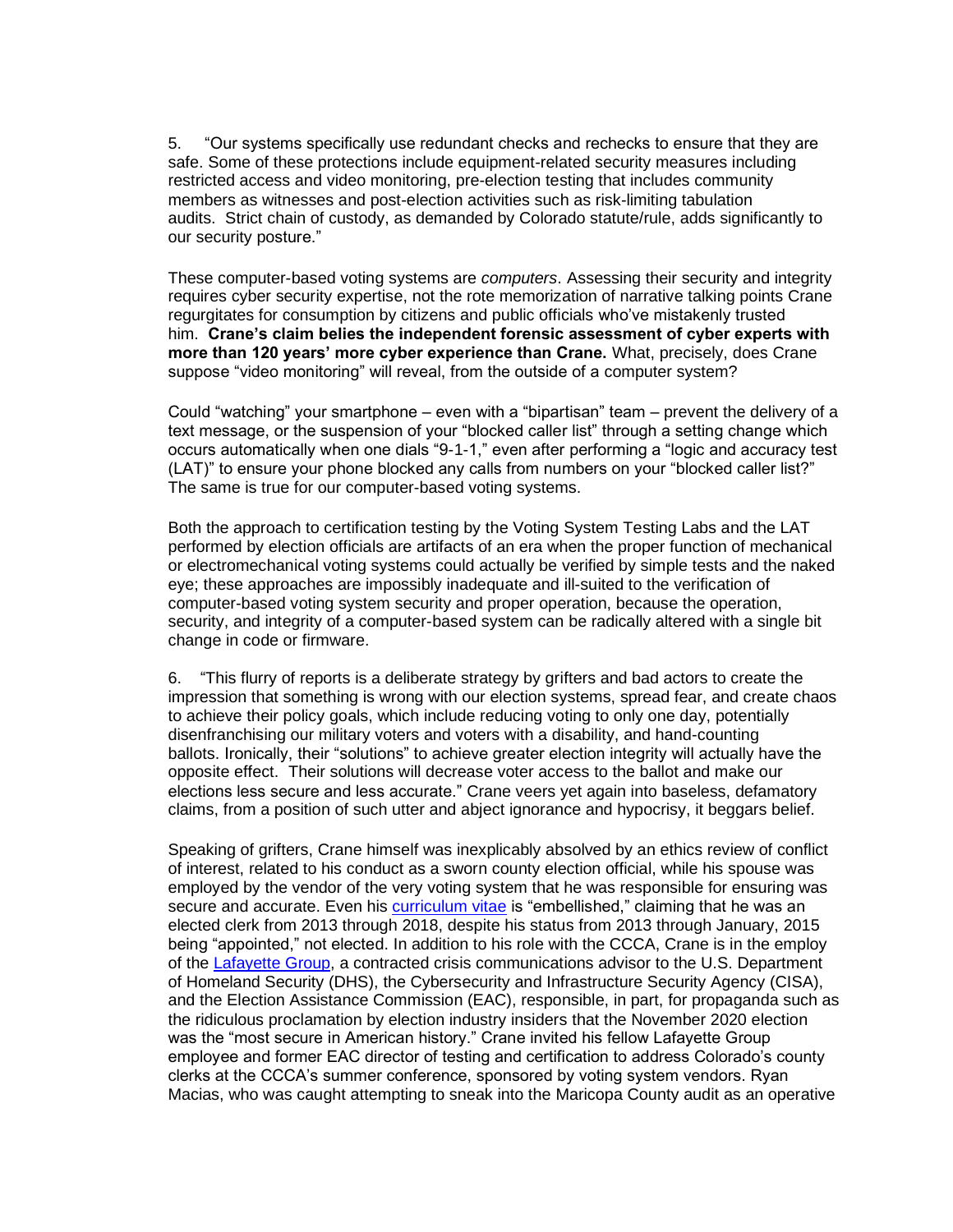of Arizona Secretary of State Hobbs and, during the summer conference, informed CCCA attendees that his organization intended to discredit the Maricopa Audit before its report was released.

Now, though Crane and the CCCA pretend to represent the interest of Colorado county clerks, which pay for their CCCA membership with Colorado citizens' tax dollars, he has funded a lobbyist, "5280 Strategies," to lobby in support of SB22-153. This bill would strip clerks and their citizens of significant statutory authorities to oversee elections. While claiming to represent the clerks, Crane has exposed himself and his confidants as allies of Secretary of State Griswold, in her campaign to consolidate absolute power over Colorado elections – depriving citizens of transparency and stripping clerks of their First Amendment rights to even express doubts regarding voting system security.

7. "The entirely erroneous assertion that the voting system testing lab used by Colorado lost its federal accreditation and thus the voting systems used in Colorado should be decertified as a result. Any assertion that the federally accredited voting system testing lab (VSTL) used by Colorado lost its federal accreditation is absolutely not true."

**This is a lie.** Colorado Department of State Elections Director Judd Choate lied to Colorado election officials in a memorandum [emailed](https://causeofamerica.org/document/2021-jun-19-co-responsive-results-combined-redacted-koppes/) at 6:29PM on July 20, 2021, where Choate, as Crane has, claimed that "The EAC also has confirmed that Pro V&V's accreditation did not expire at any time between February 24, 2015 and today, July 20, 2021." His email went on to state "I have gone so far as to personally confirm this fact with the EAC Executive Director, Mona Harrington, two weeks ago (accreditation was not terminated) and again this morning (accreditation did not expire)."

In fact, at the time of Choate's memorandum, he had not yet received ANY documentation in response to his **plea** in the 12:01AM, July 20, 2021 [email](https://causeofamerica.org/document/2021-jun-19-co-responsive-results-combined-redacted-koppes/) to EAC Executive Director Mona Harrington and EAC General Counsel Kevin Rayburn, for "any document you could point us to that would clarify the Revocation v. Expiration issue?" "Better yet," Choate continued, "could you write a letter or even an email stating what we all know – that Pro V&V was a continuously accredited VSTL since 2015?" At 10:08AM on July 20, 2021, Choate [wrote](https://causeofamerica.org/document/2021-jun-19-co-responsive-results-combined-redacted-koppes/) "Our real concern at this point is about this idea that the accreditation 'expired.' The talking points seemed to have shifted from revocation of Pro V&V's accreditation to the expiration of that accreditation. Obviously, we know this isn't the case, but we lack the documentation to demonstrate that this talking point is in error." At 4:12PM, July 21, 2021, nearly 22 hours after lying to Colorado election officials, Choate [wrote](https://causeofamerica.org/document/2021-jun-19-co-responsive-results-combined-redacted-koppes/) "Hi Mona. Attached is the memo I sent the counties last night. Any update on the letter you are providing?"

#### **To be clear: at the time that Choate asserted to Colorado election officials that he had confirmed uninterrupted, unexpired accreditation with the EAC, he had received no such confirmation from the EAC.**

In fact, [Title 52 U.S.C. § 20971](https://codes.findlaw.com/us/title-52-voting-and-elections/52-usc-sect-20971.html) provides that VSTLs are accredited ONLY by vote of the EAC Commissioners, and the EAC's [Voting System Testing Laboratory Program Manual,](https://www.eac.gov/sites/default/files/eac_assets/1/6/Cert_Manual_7_8_15_FINAL.pdf) para 3.8 states that "A VSTL's accreditation expires on the date annotated on the Certificate of Accreditation. VSTLs in good standing shall renew their accreditation by submitting an application package to the Program Director, consistent with the procedures of Section 3.4 of this Chapter…Laboratories that timely file the renewal application package shall retain their accreditation while the review and processing of their application is pending…(and) should circumstances leave the EAC without a quorum to conduct the vote required under Section 3.5.5." This VSTL Program Manual language explicitly acknowledges that renewal of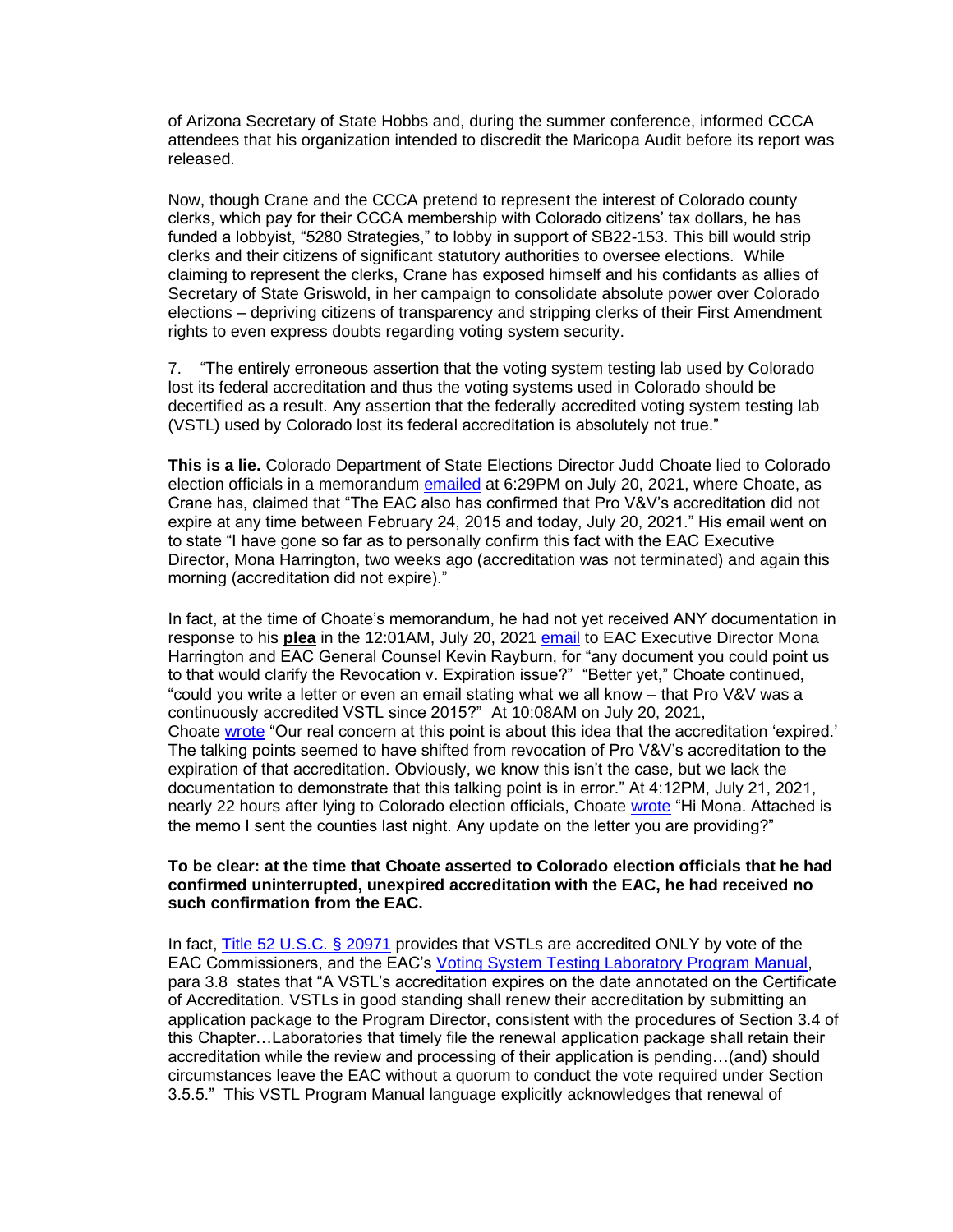accreditation for a VSTL required, in accordance with 52 USC § 20971, **a vote by EAC Commissioners**, to be documented in the form of a written Commissioners' Decision which "makes a clear determination as to accreditation…"

The EAC issued a [Certificate of Accreditation](https://www.eac.gov/sites/default/files/voting_system_test_lab/files/Pro_VandV_accreditation_certificate_2015.pdf) to Pro V&V on February 24, 2015, which states that the accreditation is effective through February 24, 2017. EAC Annual Reports and [Records of EAC Commissioner meetings](https://www.eac.gov/about-the-useac) between 2014 and 2020 show that the EAC had a quorum of Commissioners continuously, excepting from March, 2018 through January, 2019, and that **at no time did EAC Commissioners vote to renew the accreditation of Pro V&V between 2017 and the end of 2020**. By U.S. law, and in fact, Pro V&V was not an accredited VSTL in 2019 and 2020, at the time it conducted testing on the DVS D-Suite 5.11- CO and CBG CV 2.1 voting systems – which testing campaigns were also used as the partial basis of voting system standards compliance testing Pro V&V accomplished for DVS D-Suite [5.13](https://www.coloradosos.gov/pubs/elections/VotingSystems/DVS-DemocracySuite513/testReport.pdf) and [CBG CV 2.1.5](https://www.coloradosos.gov/pubs/elections/VotingSystems/ClearVote2-1/testReport.pdf) in 2021, according to the test reports for those systems.

The [unsigned, undated memo](https://www.eac.gov/sites/default/files/voting_system_test_lab/files/VSTL%20Certificates%20and%20Accreditation.pdf) finally sent by EAC's Harrington (which does not, in contradiction to Choate's statement, mention, let alone dismiss, the question of whether Pro V&V's accreditation had expired, nor whether EAC Commissioners voted to renew Pro V&V's accreditation) notwithstanding, this means, undeniably, that Secretary of State Griswold's certifications of DVS D-Suite [5.11-CO](https://www.coloradosos.gov/pubs/elections/VotingSystems/DVS-DemocracySuite511/certificationLetter.pdf) and [5.13,](https://www.coloradosos.gov/pubs/elections/VotingSystems/DVS-DemocracySuite513/certificationLetter.pdf) and CBG CV [2.1](https://web.archive.org/web/20201016173207/https:/www.sos.state.co.us/pubs/elections/VotingSystems/ClearVote2-1/temporaryApproval.pdf) and [2.1.5](https://www.coloradosos.gov/pubs/elections/VotingSystems/ClearVote2-1/ClearVote2-1-5CertificationLetter.pdf) voting systems were in violation of Colorado law.

8. "The false assertion that voting systems are built to connect to the internet. Yes, there is wireless technology on many of our voting system components. Voting systems are tested and certified for use by the federal government and the state of Colorado with these wireless components included. The mere presence of these components does not violate federal or state law. However, the wireless ability is disabled in Colorado as a part of the Trusted Build process. Counties do have the ability to validate this. Validating that wireless functionality is disabled will be a part of the Public Logic and Accuracy Test conducted before every election in every county moving forward."

Whether by sheer ignorance or the deception of semantics, Crane pretends that the only issue with the inclusion of, for example, 36 separate wireless networking devices in a single county's voting system is whether that voting system is connected directly to the internet.

In Mesa County Forensics [Report #2,](https://useipdotus.files.wordpress.com/2022/03/mesa-county-forensic-report-no.-2.pdf) Doug Gould explains the concept of an Island-Hopping Attack, such that the connection or susceptibility to connection, e.g. through a wireless networking device, of a voting system to any external device or network exposes the voting system to attack. "Internet" or "no internet" is irrelevant. There is no amount of wireless connectivity that could be tolerable, acceptable, or safe in a system as critical as our voting systems. The inclusion of ANY wireless networking device in a voting system introduces such an extraordinary vulnerability that the fact of Crane's dismissal of this concern reinforces the conclusion that he, and anyone who thinks as he does, cannot be trusted with our elections. **The Federal government [will not allow](https://www.stigviewer.com/stig/general_wireless_policy/) wireless devices of any kind in its most sensitive facilities, and states explicitly that "computers with an embedded wireless system must have the radio removed before the computer is used to transfer, receive, store, or process classified information, and "simply disabling the transmit capability is…inadequate…"** But Crane insists that the "Trusted Build" and the "Logic and Accuracy Test" "validate that wireless functionality is disabled."

In fact, Crane's ignorance fails him, and us, once again. The presence of integrated Dell Remote Access Controllers (iDRAC) and the use of Intel chipsets with forms of "Active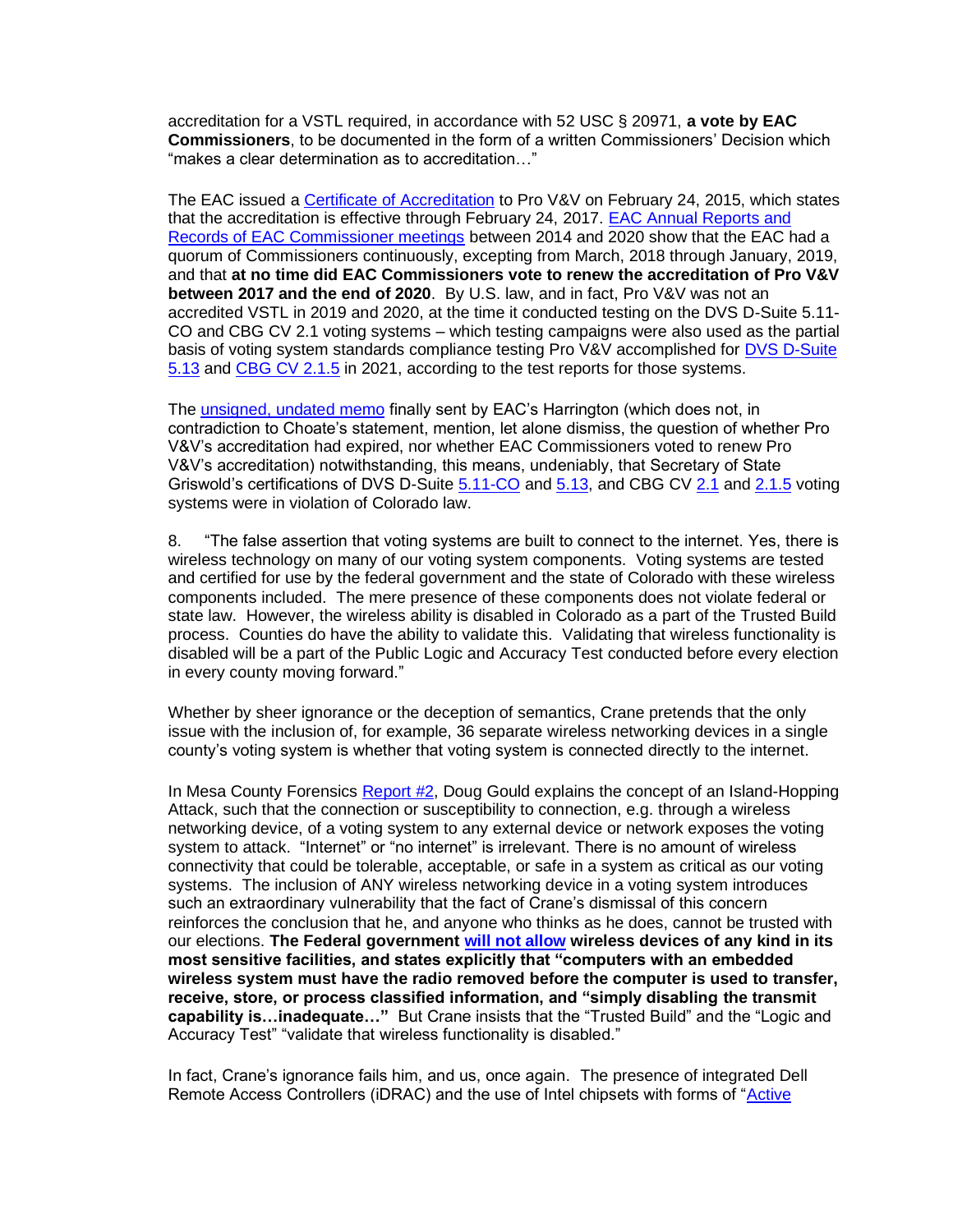[Management Technology\(AMT\)](https://www.admin-magazine.com/News/Millions-of-Intel-Processors-Are-Vulnerable-to-Attack)" in our voting systems means that our voting systems are, inherently and irrevocably, built for remote access and out-of-band management – even allowing the configuration of the systems remotely with no detectable indicators to personnel standing in front of or even using those computers. When paired with wireless networking devices, inexplicably included in the voting systems by the vendor, and completely [untested](https://www.coloradosos.gov/pubs/elections/VotingSystems/DVS-DemocracySuite511/testReport.pdf) by the VSTL, what is clear is that we are, at best, poorly advised and, at worst, intentionally deceived by Crane and Griswold.

9. "Also issued recently by… "USEIP" is an attempt to report on what they describe as a 'voter canvass'….In general, it is impossible to respond specifically to any of its assertions because we know too little about the canvas itself."

Legislators can read the [Colorado Canvassing Report](https://useipdotus.files.wordpress.com/2022/03/useip-colorado-canvassing-report.pdf) and decide for themselves the value of the product of almost 8,000 volunteer hours by hundreds of their constituents, resulting in affidavits which document, conservatively, an 8% irregularity and inaccuracy rate in the Secretary of State's voting history and voter records for the November 2020 election in four large Colorado counties, indicating that the outcome of 7-12% of all election races and measures on Colorado's November 2020 ballots may be in doubt.

As to Crane's questions, which he has never directed to USEIP despite the public posting of the report and the availability of USEIP's contact information, as well as an information video answering most of these questions:

- . "Who are the canvassers?" The canvassers were 100% volunteer, nonpartisan, Colorado citizens canvassing (using the standard dictionary definition which suddenly mystifies Crane) their neighbors.
- i. "How did the canvassers interact with the voters?" The canvassers were only allowed to canvass following their training that emphasized courtesy, honesty, and friendliness, and they worked in pairs for their own safety.
- ii. "Did the canvassers use a script? Was the script biased?" As explained in the Report, page 5, the canvassers used a script and asked five questions:
	- 0. Did you vote in the November 2020 elections
	- 1. By what means did you return your ballot (mail-in, ballot drop box, or in-person)
	- 2. Did you receive any extra ballots at this address
	- 3. Is your voter information (in the Secretary of State's information) accurate (name, address, party affiliation, etc.)
	- 4. Are there any other experiences you would like to share.
- iii. "What voters were surveyed?" As explained in the Report, page 6, all voters in precincts with the highest and lowest voter opportunity scores were canvassed. Additionally, as specified in a supplemental report footnoted on page 20 (and found here: [https://ln5.sync.com/dl/e817b9880/hwtchqqx-](https://ln5.sync.com/dl/e817b9880/hwtchqqx-7tag86gk-r6x8yngc-sg5zimwp)[7tag86gk-r6x8yngc-sg5zimwp\)](https://ln5.sync.com/dl/e817b9880/hwtchqqx-7tag86gk-r6x8yngc-sg5zimwp), the distribution of the voter opportunity scores for voters that responded versus didn't respond were approximate, indicating that voters who responded were similar to that of the voters who did not respond.
- iv. "How did they overcome the bias of talking to only one person in a house with multiple voters?" Crane here assumes, without evidence, that there IS such a bias. As noted above, the distribution of the voter opportunity scores for voters that responded versus didn't respond were very similar, indicating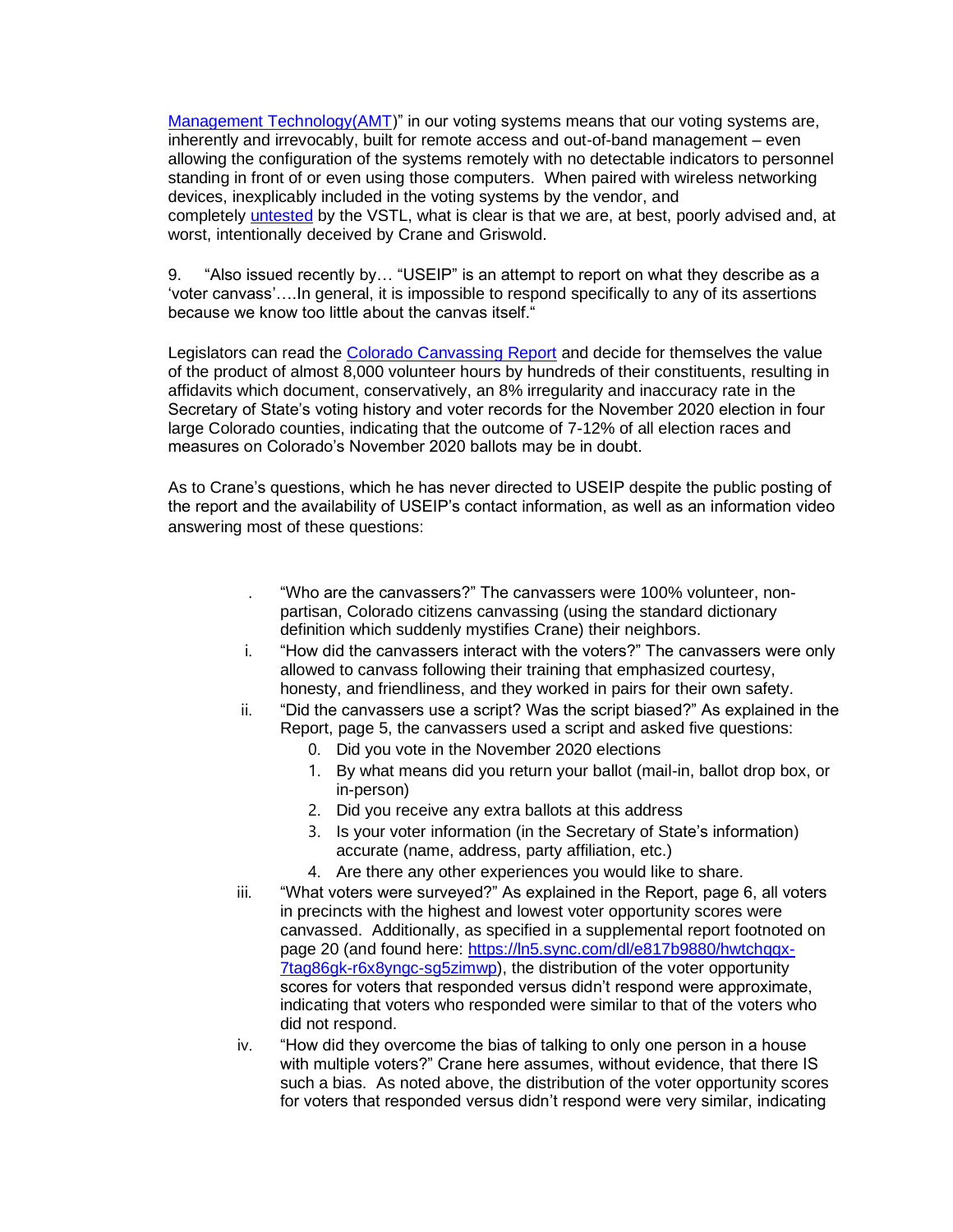that voters who responded were similar to the voters who did not respond. This is important because it confirms that there was no bias in the sample selection, nor in the response rate of voters.

- v. "Are the neighborhoods surveyed representative of the county?" Yes. When you inspect the distribution of the voter opportunity score for those neighborhoods canvassed in each county, they approximate the distribution of the voter opportunity scores for all voters in each of the counties canvassed. You can find additional information here: [https://ln5.sync.com/dl/bd2485d10/aru766hi-t322kdbn-cww7jwsj-](https://ln5.sync.com/dl/bd2485d10/aru766hi-t322kdbn-cww7jwsj-5yf8znds)[5yf8znds](https://ln5.sync.com/dl/bd2485d10/aru766hi-t322kdbn-cww7jwsj-5yf8znds)
- vi. "Are the counties surveyed representative of the state? (Obviously Douglas, El Paso, Pueblo, and Weld are not representative of the entire state)" Here, again, Crane reveals his *own* bias, with no evidence. Regardless, the distribution of voter opportunity scores among the four large counties canvassed approximates the distribution for all of Colorado, hence, we can infer that these counties can be used as a proxy for the state. You can find additional information here: [https://ln5.sync.com/dl/bd2485d10/aru766hi](https://ln5.sync.com/dl/bd2485d10/aru766hi-t322kdbn-cww7jwsj-5yf8znds)[t322kdbn-cww7jwsj-5yf8znds](https://ln5.sync.com/dl/bd2485d10/aru766hi-t322kdbn-cww7jwsj-5yf8znds)
- vii. "Why were results from other counties not included in the report?" The sheer temerity of Crane – who has publicly asserted warrantless falsehoods regarding Colorado elections, and yet made no effort to canvass; who has disparaged the citizen canvassers and their results; who has pretended that the very term "canvass" is somehow deserving of skepticism – asking "Why didn't the citizens do MORE?" is shocking. Again, while no Colorado election official conducted any canvassing, of any amount, to satisfy their sworn duty, these hundreds of citizen volunteers spent nearly 8,000 hours canvassing samples populations of four counties, representing approximately one-fourth of the entire Colorado registered voting population. As noted above, given that the distribution of voter opportunity scores in these four counties approximates the distribution of the entire state, inferences can be made about discrepancies found. You can find additional information here: [https://ln5.sync.com/dl/bd2485d10/aru766hi-t322kdbn-cww7jwsj-](https://ln5.sync.com/dl/bd2485d10/aru766hi-t322kdbn-cww7jwsj-5yf8znds)[5yf8znds](https://ln5.sync.com/dl/bd2485d10/aru766hi-t322kdbn-cww7jwsj-5yf8znds)
- viii. "Furthermore," Crane continues, "it's fair to ask why USEIP has not turned over the data and/or affidavits that support their claims. If they have evidence of poor voter rolls and illegal activity, they should have turned that information over to be investigated when they released their report. If the information is accurate, having the data would allow counties to update voter rolls and pursue legal charges if warranted."

Is it, in fact, fair for Crane to ask, given his baseless claims and utter inaction to support them? The report literally states, on page 7, that "affidavits and accompanying data will be provided to officials." And so they will be. The report has already been provided to the lead counsel for plaintiff in a suit against Secretary of State Griswold concerning Colorado voter rolls. The report and affidavits will be provided directly to the Colorado Attorney General and District Attorneys, and to County Clerks, with affidavits which compel their investigation, "forthwith," under Colorado statute.

10. "One other important thing to note," Crane's claim that "USEIP members collected a list of approximately 750 deceased people who they claim had cast a ballot in the 2020 General Election. They submitted this list to authorities in El Paso County last year…" is, par for his consistently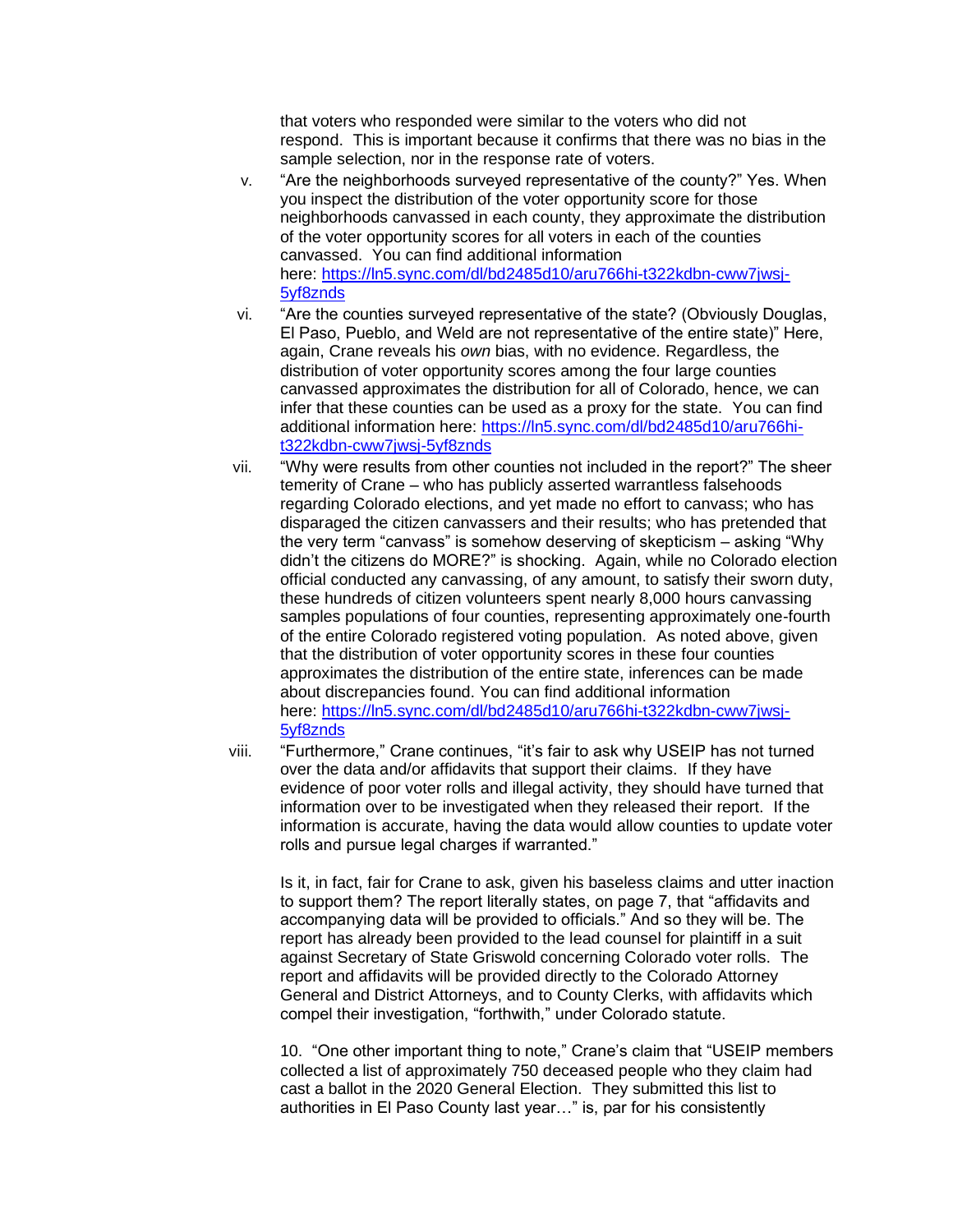inaccurate course, completely false. USEIP volunteers did no such thing. In addition to cyber security and Colorado election law and canvassing, it appears Crane is incapable of validating even the simplest of his counterfactual claims. This man cannot possibly be a "trusted source" of information for our elected officials.

11. "We understand a new report regarding the Mesa County election security breach has just been introduced. We will study that report vigorously as well. Based on the poor assumptions/conclusions from the first two reports, it is fair to say we are cynical about any claims in this new report. "

Crane's cynicism must be a badge of honor for any recipient, given that his "vigorous study" (it's unclear who he refers to by "we") has thus far resulted in an unbroken chain of inaccurate and deceptive assertions in every single case. Perhaps Crane will "vigorously" study Mesa Forensic Report #3 sufficiently that he will not publicly embarrass himself by asking question answered in the first five pages of the report.

12. "In closing, these reports detail known vulnerabilities in the voting system."

Crane's acknowledgment of "known vulnerabilities in the voting system" is noteworthy and significant. The acknowledgement deserves its own hearing before the General Assembly. At no previous time or place has Crane, much less the Secretary of State, acknowledged this fact. Secretary Griswold has also made no mention to members of the General Assembly, or to Colorado clerks, or to the public, of vulnerabilities discovered in Colorado's Statewide Colorado Registration and Election (SCORE) system in [2015](https://leg.colorado.gov/sites/default/files/documents/audits/1503p_department_of_state_performance_audit_november_2015.pdf) and [2020,](https://www.nass.org/node/2182) nor of the explicit statement in University of Michigan Professor of Computer Science and election system security expert witness J. Alex Halderman's [Declaration](https://cdn.michaeljlindell.com/downloads/fix2020first/exibits/Tab%2005%20092121%20Halderman%20Decl..pdf) in a Georgia court of "numerous security vulnerabilities" in the DVS ImageCastX machines used in 16 states, including Colorado, which can be used to "steal votes cast on ICX devices. Notice of the Halderman Declaration was provided to the Colorado Secretary of State prior to the November 2021 election, but she took no action to notify the General Assembly, Colorado election officials, or the Colorado public, nor did she take any action to mitigate the identified vulnerabilities.

13. "However, they do not show any exploitation of those vulnerabilities. They do not detail any fraud or inaccurate vote counts."

Crane should have waited until after he "vigorously" read Mesa County Forensic Report #3, rather than simply after an entire career of not actually looking to see if voting system vulnerabilities have been exploited, before making this baseless assertion.